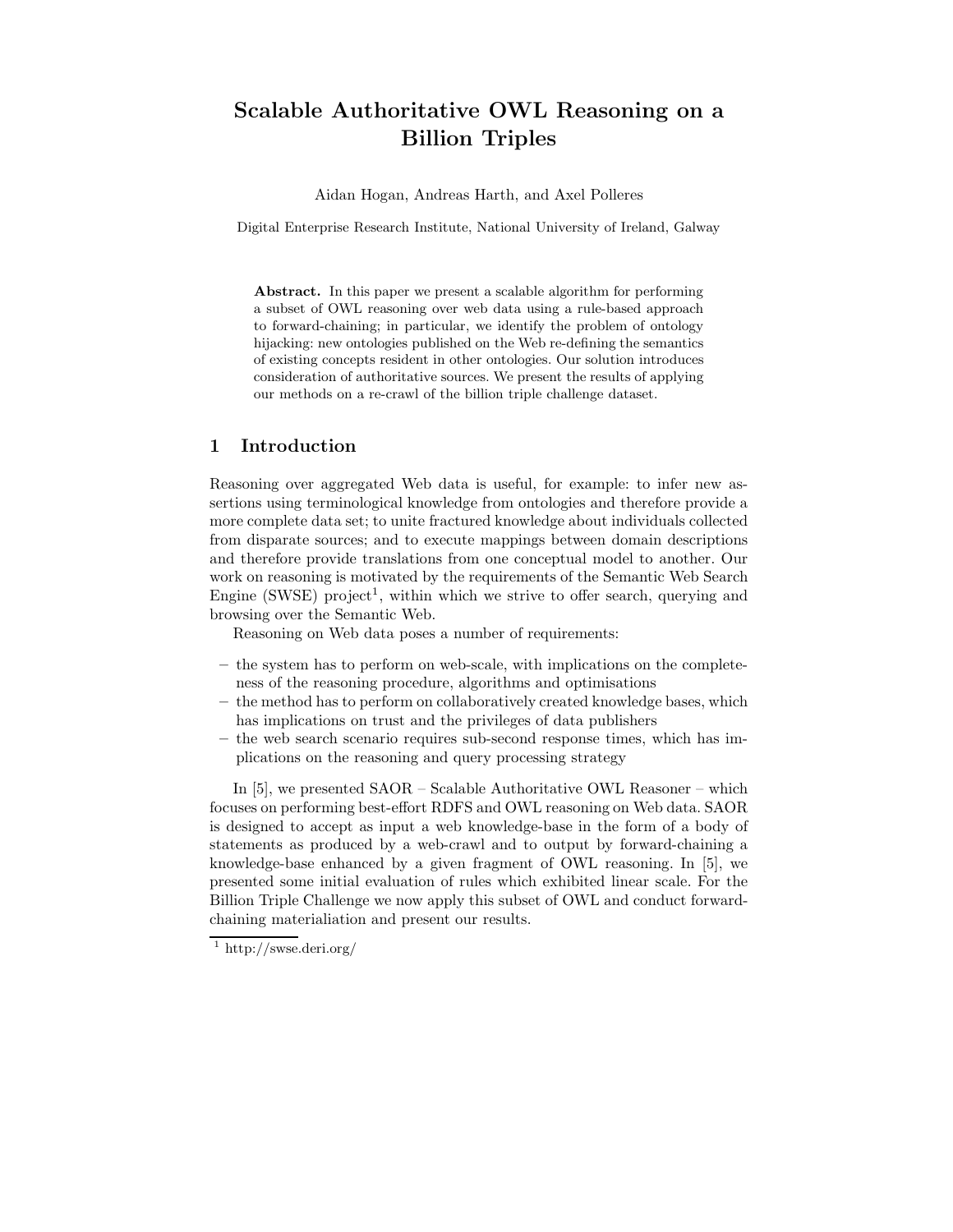### 2 SAOR: Inferencing for the Web

Complete inference at the instance level is neither feasible nor desirable: firstly, for the computational infeasibility of complete OWL Full reasoning, and secondly, since we do not deem the explosive nature of contradiction in classical logics desirable in a Web reasoning scenario. Thus, rather than striving for complete inference, we adopt a "best effort" reasoning strategy, optimising inference based on the following principles:

- 1. We assume a separation of T-Box and A-Box.
- 2. We trade completeness for implementational feasibility following a rulebased, finite, forward-chaining approach to OWL inference.
- 3. We trade completeness for producing a much smaller subset of inferred statements; i.e, we deliberately ignore (i) the explosive behaviour of classical inconsistency, (ii) arguably "void" statements in terms of non-standard use of the RDF(S) and OWL vocabularies, (iii) non-authoritative T-Box statements.

### 2.1 Separating A-Box from T-Box

In SAOR, we strictly separate terminological knowledge from assertional data according to their use of the RDF(S) and OWL vocabulary; we call these the "A-Box" and the "T-Box" respectively (loosely borrowing Description Logics terminology).

Table 2 provides a list of graph patterns (inspired by  $N3\text{'s}[1,2]$  syntax) in RDF graphs we consider to be part of the T-Box wherein T-Box patterns are idenitifed by underlining. Note that when retrieving graphs from the Web, the instances of these patterns are all of the T-Box statements we consider in our reasoning process: triples that do not match one of these patterns are not considered being part of the T-Box, but are treated purely as assertional "data" triples.

The materialisation of axiomatic statements and completing the entire T-Box may create a bulk of statements with little practical utility. In fact, we deliberately accept the omission of T-Box inference rather as an optimisation: we focus on answering queries over A-Box data rather than, e.g., inferring all members of :Class.

SAOR does not support meta-modelling [6], except by conceptually separating the instance- class- or property-meanings of a resource: by separating the T-Box and A-Box segment of the knowledge base, we do not support possible entailments from the simultaneous description of both a class and an instance. Particularly, we treat URIs in the context they appear, in the spirit of "punning";<sup>2</sup> e.g., we do not carry over :sameAs inferences to the T-Box. This is in-line with first-order-logic point of view, where equalities do not affect predicates.

We filter out further triples when extracting the T-Box; namely, we ignore non-standard use of RDF in our reasoning efforts. Non-standard use of RDF

 $^2$  http://www.w3.org/2007/OWL/wiki/Punning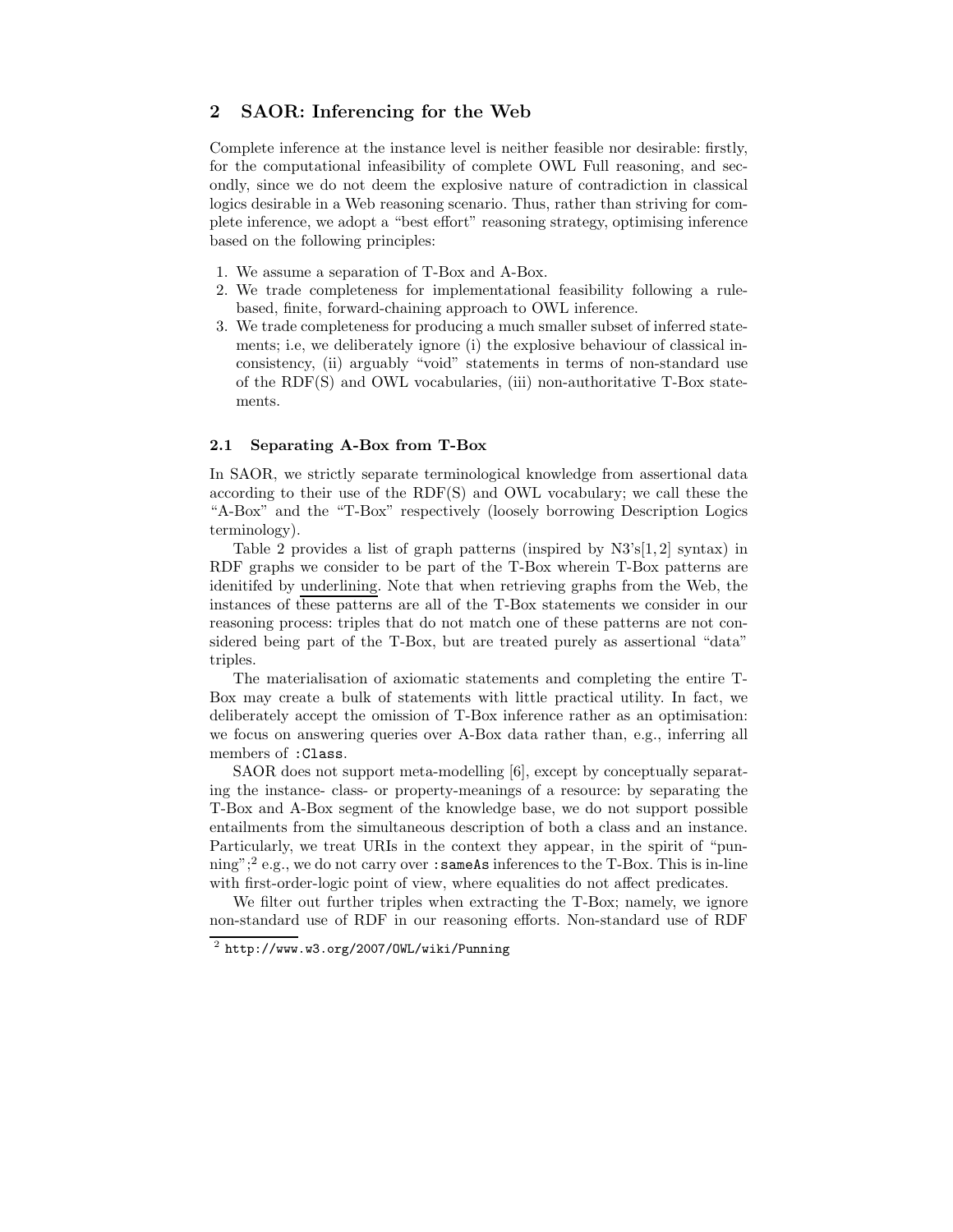briefly equates to the use of properties and classes which make up the RDF(S) vocabulary in locations where they have not been been intended, cf. [3, 7].

Our reasoning shall be tailored towards A-Box inferences. Along these lines, certain "inflationary" A-Box statements involving the RDFS vocabulary are not of interest for our inferences. In the quest for scalability, we are not interested in inferring/explicitly storing "quasi-axiomatic" RDF statements such as  $r$  a rdfs: Resource.,  $p$  a rdf: Property, etc. which essentially hold for any URI  $r$ , class c and property  $p$  mentioned in a graph, but are not appearing in the prerequisites of any of our inference rules.

#### 2.2 Rule-based OWL Reasoning

Reasoning in SAOR is inspired by previous approaches, particularly the pD\* fragment defined by ter Horst [8], to cover large parts of OWL by positive inference rules which can be implemented in a forward-chaining engine. In this paper, we only present and execute the rules which we found to be linearly scalable in [5].

Although certain triples matched in the inference rule bodies come from the T-Box and others come from the A-Box, inferences are reflected in the A-Box only. Thus, on exhaustive application of the rules, the T-Box remains unchanged.

#### 2.3 Authoritatively Reasoning against Ontology Hijacking

SAOR is also designed to counter-act a behaviour we discovered from initial evaluations which we term ontology hijacking. We counter such non-authoritative extensions of ontologies by ignoring possibly problematic statements during the T-Box generation.

Before formally defining ontology hijacking, let us give some preliminary definitions:

#### Definition 1 (Authoritative Source).

A graph  $s \in \mathcal{KB}$  speaks authoritatively about a concept  $c \in \mathcal{C}_{\mathcal{KB}} \cup \mathcal{P}_{\mathcal{KB}}$  if c appears in a triple t of s and one of the following holds true:

- 1. c is not identified by a URI (i.e., identified by a blank node)
- 2. s is retrievable from a URI which coincides with (or redirects to) the namespace<sup>4</sup> of the URI identifying c.

Firstly, all sources are authoritative for anonymous classes or properties defined in that source. The second condition is designed to support best practices as currently adopted by web ontology publishers<sup>5</sup>.

<sup>4</sup> Here, slightly abusing XML terminology by "namespace" of a URI we mean the prefix of the URI obtained from stripping off the final NCname

 $^5$  See Appendix A&B of http://www.w3.org/TR/swbp-vocab-pub/  $\,$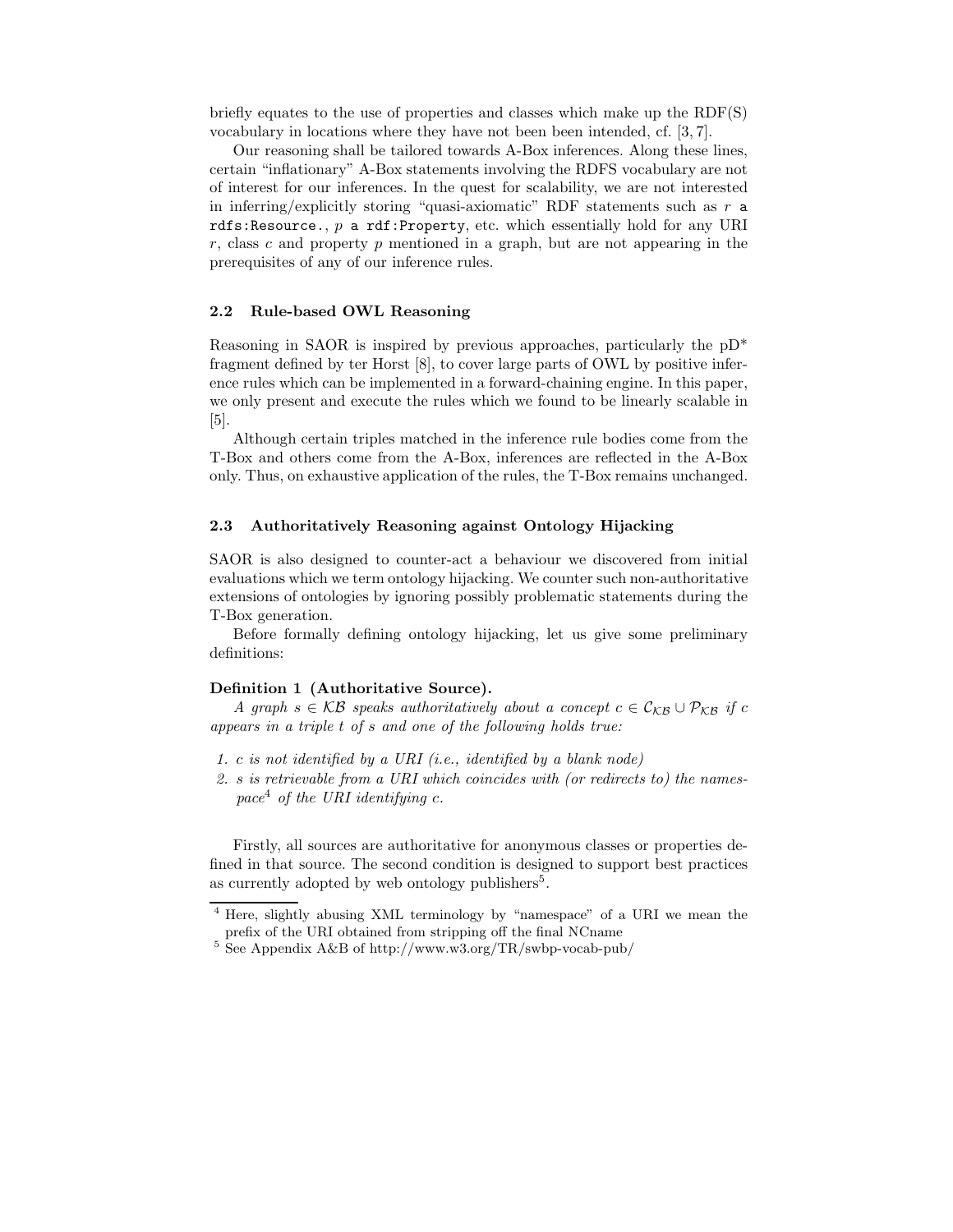| #                                      | DL Syntax                       | Rule                                                                                                             |  |  |
|----------------------------------------|---------------------------------|------------------------------------------------------------------------------------------------------------------|--|--|
|                                        |                                 | $G0$ : NO A-BOX PATTERNS IN ANTECEDENT                                                                           |  |  |
|                                        | 00 $\{o_1,o_n\}$                | ?C :oneOf $(2o_1  2o_n) \rightarrow 2o_1  2o_n$ a 2C.                                                            |  |  |
|                                        |                                 |                                                                                                                  |  |  |
| $G1$ : ONE A-BOX PATTERN IN ANTECEDENT |                                 |                                                                                                                  |  |  |
|                                        | 01 $C \sqsubset D$              | ?C rdfs:subClassOf ?D. ?s a ?C. $\Rightarrow$ ?s a ?D.                                                           |  |  |
|                                        | $^{02_b}$ $C \equiv D$          | ?C :equivalent Class ?D . ?s a ?C . $\Rightarrow$ ?s a ?D .                                                      |  |  |
| 02 <sub>b</sub>                        |                                 | ?C :<br>equivalent<br>Class ${\bf ?D}$ . ?s a ?D .<br>$\Rightarrow$ ?s a ?C .                                    |  |  |
|                                        | 03 $P \sqsubseteq Q$            | <b>?P</b> rdfs:subPropertyOf ?Q. ?s ?P ?o. $\Rightarrow$ ?s ?Q ?o.                                               |  |  |
|                                        | $^{04a}$ $P \equiv Q$           | <b>?P</b> :equivalentProperty ?Q. ?s ?P ?o. $\Rightarrow$ ?s ?Q ?o.                                              |  |  |
| 04 <sub>b</sub>                        |                                 | ?<br>P :equivalent<br>Property $\texttt{?Q}$ . ?s ?Q ?o . $\Rightarrow$ ?s ?P ?o .                               |  |  |
|                                        | $^{05a} P \equiv P_0^-$         | <b>?P</b> :inverseOf ?Q. ?s ?P ?o. $\Rightarrow$ ?o ?Q ?s.                                                       |  |  |
| 05 <sub>b</sub>                        |                                 | ?P :inverseOf ?Q . ?s ?Q ?o . $\Rightarrow$ ?o ?P ?s .                                                           |  |  |
|                                        |                                 | 06 $\top \sqsubseteq \forall P^- . C$ ?P rdfs:domain ?C . ?s ?P ?o . $\Rightarrow$ ?s a ?C.                      |  |  |
|                                        | 07 $\top \sqsubset \forall P.C$ | <b>?P</b> rdfs:range ?C . ?s ?P ?o . $\Rightarrow$ ?o a ?C .                                                     |  |  |
|                                        | 08 $P \equiv P^-$               | <b>?P</b> a :SymmetricProperty . ?s ?P ?o . $\Rightarrow$ ?o ?P ?s .                                             |  |  |
|                                        | $^{09_a}$ $\exists P.x$         | ?C :hasValue ?x; :onProperty ?P . ?y ?P ?x . $\Rightarrow$ ?y a ?C.                                              |  |  |
| 09 <sub>b</sub>                        |                                 | <b>?C</b> :hasValue ?x; :onProperty ?P . ?y a ?C . $\Rightarrow$ ?y ?P ?x .                                      |  |  |
|                                        |                                 | 10 $C_1 \sqcup  \sqcup C_n$ ?C :unionOf $(?C_1?C_i?C_n)$ . ?x a ? $C_i^3$ . $\Rightarrow$ ?x a ?C.               |  |  |
|                                        | 11 $(>1P)$                      | ?C :minCardinality 1; :onProperty ?P . ?x ?P ?y . $\Rightarrow$ ?x a ?C .                                        |  |  |
|                                        |                                 | 12 $C_1 \sqcap  \sqcap C_n$ ?C : intersection Of $(2C_1  2C_n)$ . $2y \in C \Rightarrow 2y \in C_1$ , , $2C_n$ . |  |  |
|                                        |                                 |                                                                                                                  |  |  |

Table 1: Supported rules with N3-style syntax used for triple patterns. Patterns found in the T-Box are underlined whereas A-Box statements are not; further, rules are grouped according to T-Box/A-Box segments of antecedents. The source of a matching T-Box pattern must speak authoritatively for boldface variable bindings for the rule to fire. Where italicised elements exist, only one of the bindings must be authoritative.

**Definition 2 (Ontology Hijacking).** Let  $s \in \mathcal{KB} = (\mathcal{T}, \mathcal{A})$  and  $\mathcal{KB}' = (\mathcal{T}', \mathcal{A}')$  $\mathcal{KB}\setminus\{s\}$  be the knowledge base constructed from all graphs in  $\mathcal{KB}$  except s. By Ontology Hijacking we now mean that a source s speaks non-authoritatively about a concept  $c \in \mathcal{C}_{\mathcal{KB'}} \cup \mathcal{P}_{\mathcal{KB'}}$  (i.e., where c appears in  $\mathcal{T}'$ ), in such a way that  $Cl_{\mathcal{T}}(\mathcal{A}') \neq Cl_{\mathcal{T}'}(\mathcal{A}')$ .

Ontology hijacking is the re-definition or extension of a definition of a legacy concept (class or property) in a non-authoritative source such that performing reasoning on legacy A-Box data results in a change in inferencing. One particular method of ontology hijacking is defining new super-concepts of legacy concepts. As a concrete example, if one were to publish today a property in an ontology (in a non-authoritative location for FOAF),  $my:name$ , within which the following was stated: foaf:name rdfs:subClassOf my:name ., that person would be hijacking the foaf:name property and effecting the translation of all foaf:name statements in the web knowledge base into  $my$ : name statements as well.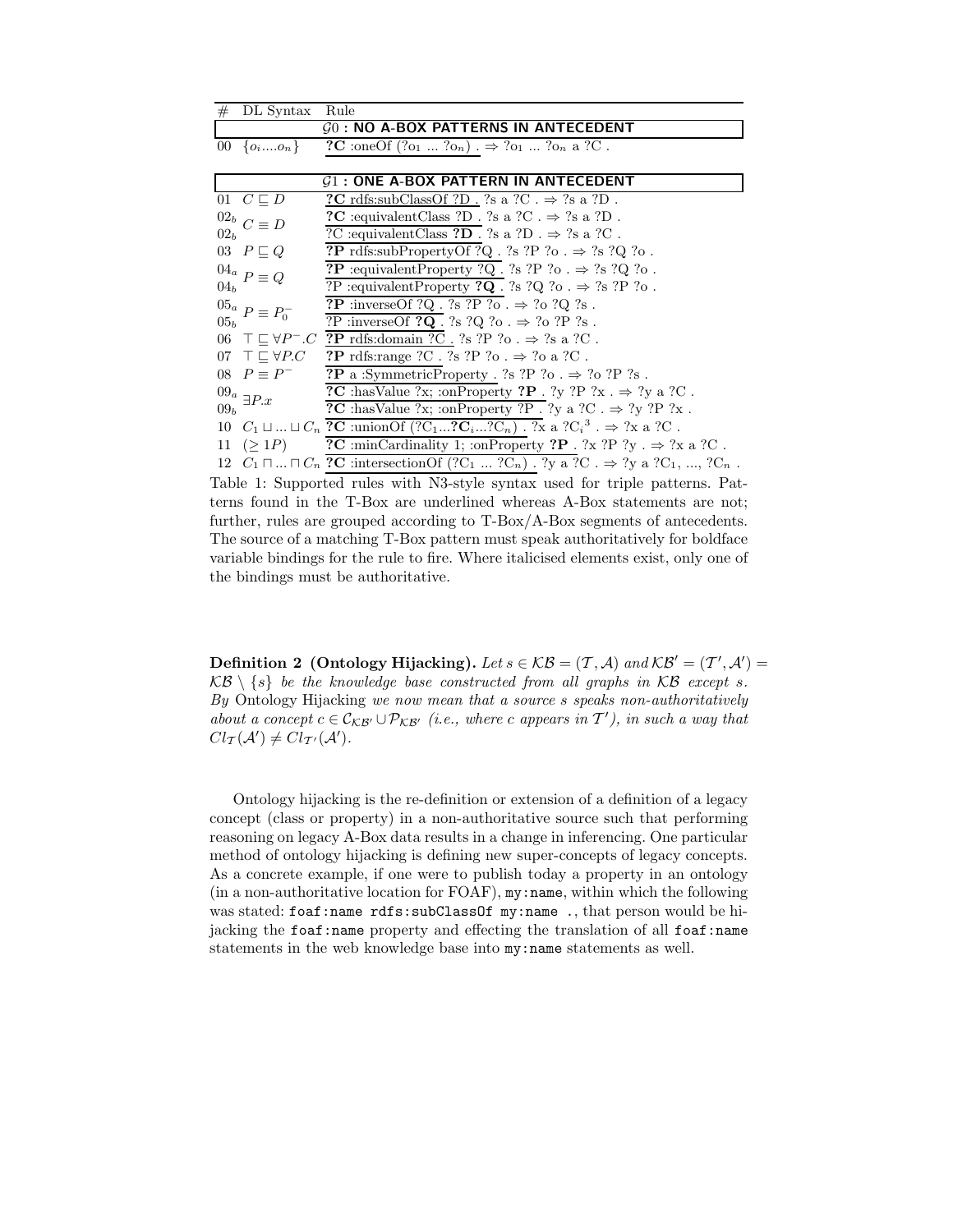| #                                                          | DL Syntax                          | Rule                                                                                                              | $#$ Inferred  |  |
|------------------------------------------------------------|------------------------------------|-------------------------------------------------------------------------------------------------------------------|---------------|--|
| $G0$ : NO A-BOX PATTERNS IN ANTECEDENT                     |                                    |                                                                                                                   |               |  |
|                                                            | 00 $\{o_i,o_n\}$                   | ?C :oneOf $(2o_1  2o_n) \rightarrow 2o_1  2o_n$ a ?C.                                                             | 35,161        |  |
|                                                            |                                    |                                                                                                                   |               |  |
| $G1$ : ONE A-BOX PATTERN IN ANTECEDENT                     |                                    |                                                                                                                   |               |  |
|                                                            | $\overline{01}$ $C \sqsubseteq D$  | ?C rdfs:subClassOf ?D . ?s a ?C . $\Rightarrow$ ?s a ?D .                                                         | 1,124,758,631 |  |
|                                                            | $^{02a}$ $C \equiv D$              | $?{\mathbf C}$ :<br>equivalent<br>Class ?D . ?s a ?C .<br>$\Rightarrow$ ?s a ?D .                                 | 8,137,162     |  |
| 02 <sub>b</sub>                                            |                                    | ?C :equivalent<br>Class ${\bf ?D}$ . ?s a ?D .<br>$\Rightarrow$ ?s a ?C .                                         | 90,372        |  |
|                                                            | 03 $P \sqsubseteq Q$               | <b>?P</b> rdfs:subPropertyOf ?Q. ?s ?P ?o. $\Rightarrow$ ?s ?Q ?o.                                                | 156,462,399   |  |
|                                                            | $^{04_a}$ $P \equiv Q$             | <b>?P</b> :equivalentProperty ?Q. ?s ?P ?o. $\Rightarrow$ ?s ?Q ?o.                                               | 5,667,464     |  |
| 04 <sub>b</sub>                                            |                                    | ?P :equivalentProperty ?Q . ?s ?Q ?o . $\Rightarrow$ ?s ?P ?o .                                                   | 6,642         |  |
|                                                            | $^{05_a}$ $P\equiv P_0^-$          | <b>?P</b> :inverseOf ?Q. ?s ?P ?o. $\Rightarrow$ ?o ?Q ?s.                                                        | 230,945,040   |  |
| 05 <sub>b</sub>                                            |                                    | ?P :inverseOf ?Q . ?s ?Q ?o . $\Rightarrow$ ?o ?P ?s .                                                            | 230,941,648   |  |
| 06                                                         | $\top \sqsubseteq \forall P^- . C$ | <u>?P rdfs:domain ?C .</u> ?s ?P ?o . $\Rightarrow$ ?s a ?C .                                                     | 588,530,865   |  |
|                                                            | 07 $\top \sqsubset \forall P.C$    | <b>?P</b> rdfs:range ?C . ?s ?P ?o . $\Rightarrow$ ?o a ?C .                                                      | 528,995,909   |  |
|                                                            | 08 $P \equiv P^-$                  | <b>?P</b> a :SymmetricProperty . ?s ?P ?o . $\Rightarrow$ ?o ?P ?s .                                              | 560,460       |  |
| 09 <sub>b</sub>                                            | $^{09a}$ $\exists P.x$             | ?C :hasValue ?x; :onProperty ?P . ?y ?P ?x . $\Rightarrow$ ?y a ?C.                                               | 98,601        |  |
|                                                            |                                    | <b>?C</b> :has Value ?x; :on Property ?P . ?y a ?C . $\Rightarrow$ ?y ?P ?x.                                      | 104,780       |  |
|                                                            |                                    | 10 $C_1 \sqcup  \sqcup C_n$ ?C :union Of $(?C_1?C_i?C_n)$ . ?x a ?C <sub>i</sub> . $\Rightarrow$ ?x a ?C.         | 81,736,234    |  |
|                                                            | $11 \ ( > 1P)$                     | ?C :minCardinality 1; :onProperty ?P . ?x ?P ?y . $\Rightarrow$ ?x a ?C .                                         | 65,283,322    |  |
|                                                            |                                    | $12_a C_1 \sqcap  \sqcap C_n$ ?C :intersection Of $(2C_1  2C_n)$ . $2y \in C \rightarrow 2y \in C_1$ , , $2C_n$ . | 115,383       |  |
|                                                            |                                    | $12_b$ $C_1 \sqcap  \sqcap C_n$ ?C :intersection Of $(2C_1)$ . ?y a ?C <sub>1</sub> . $\Rightarrow$ ?y a ?C.      | 42            |  |
| Table 2: SAOR Scan-Rules: (T-Box patterns, Authoritative). |                                    |                                                                                                                   |               |  |

Ontology hijacking is problematic in that it vastly increases the amount of statements that are materialised and can potentially harm inferencing on data contributed by other parties.

Following from the definition of ontology hijacking, which we wish to counter in SAOR, we place authoritative restrictions on T-Box patterns in the antecedents of our supported rules. For each rule, at least one of the concepts matched by the A-Box segment of the antecedent must be authoritatively spoken for in the T-Box segment. This ensures that a rule cannot fire using T-Box  $axiom(s)$  which speak entirely non-authoritatively for the given A-Box membership assertions.

Table 2 identifies the authoritative restrictions wherein the underlined T-Box pattern is matched by a set of triples from a source  $s$  iff **both** of the following hold true:

- $-$  s speaks authoritatively for all concepts matching a boldface variable in Table 2.
- $-$  s speaks authoritatively for at least one concept matching an italicised variable in Table 2.

For further discussion, we again refer the reader to  $[5]$ .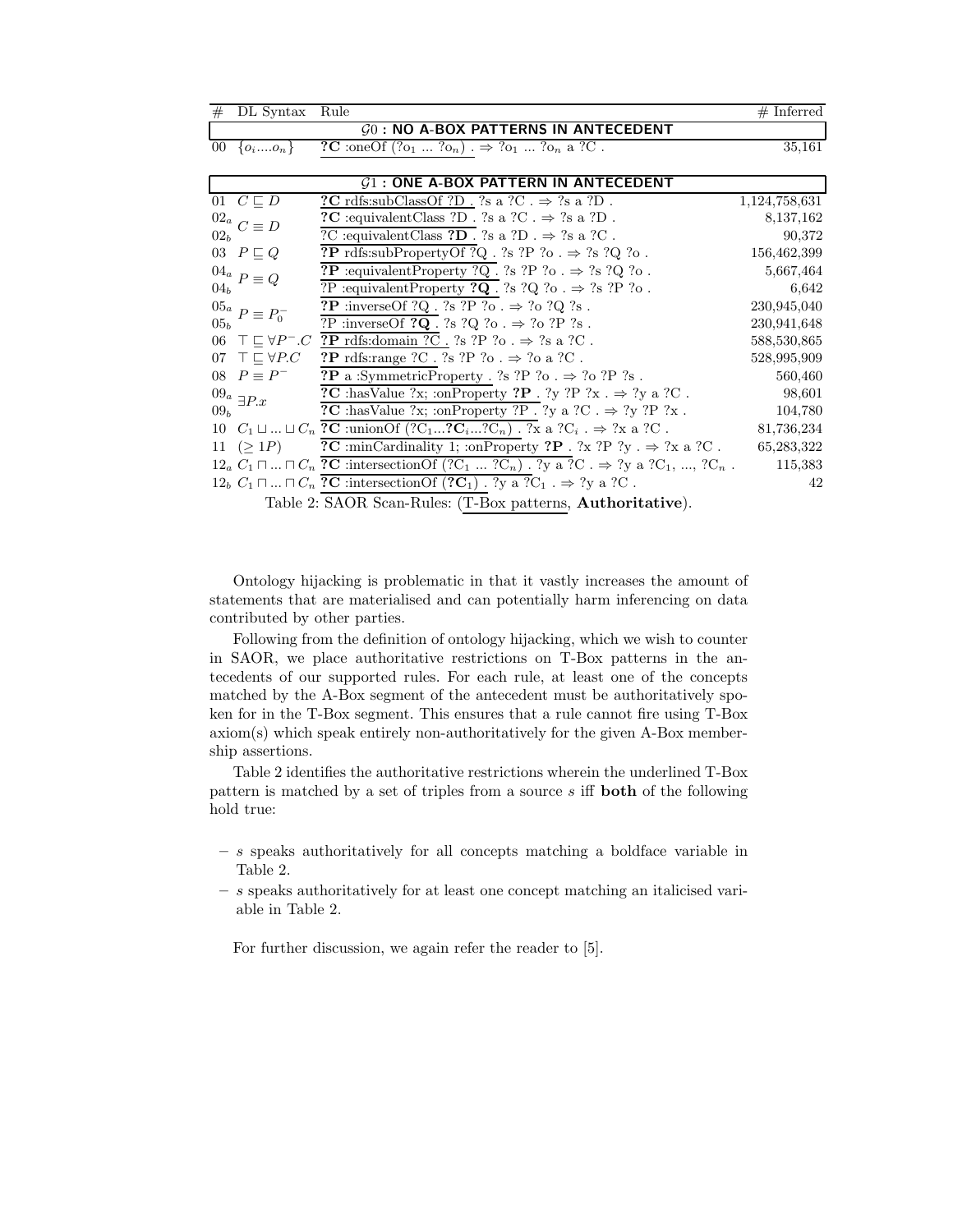### 3 Reasoning Algorithm

In the following we first present observations on web data that influenced the design of the algorithm, then give an overview of the algorithm, and next discuss details of how we handle T-Box information and perform statement-wise reasoning.

The design of our algorithm is motivated by observations on our Web dataset:

- 1. Reasoning accesses a large slice of data in the index: around 45% of statements produced uniquely inferred statements.
- 2. Relative to A-Box (instance) data, the volume of T-Box (structural) data on the Web is small: only around 0.7% of statements were classifiable as T-Box statements.
- 3. T-Box data is the most frequently accessed segment of data for reasoning:.

Following from the first observation, we employ a file-scan approach which is more efficient in this scenario than query processing lookups. Thus, we avoid the overhead of indexing the data and running full query processing; also we avoid probing the same statements repeatedly for different rules at the low cost of scanning a given percentage of statements not useful for reasoning.

Following from the second and third observations, we optimise by placing T-Box data in a separate data structure accessible by the reasoning engine. Currently, we hold the entire T-Box data in-memory, but the algorithm can be generalised to provide for an on-disk structure or a distributed in-memory structure as needs require.

#### 3.1 Algorithm Overview

The algorithm involves two scans over the data as follows:

- 1. SCAN 1: separate T-Box information and build in-memory representation
- 2. PRE SCAN 2: execute A-Box rules with only T-Box patterns in the antecedent  $(\mathcal{G}_0)$
- 3. SCAN 2: perform reasoning in a statement-wise manner:
	- Execute rules in  $\mathcal{G}1$ : join A-Box pattern with in-memory T-Box; recursively execute steps over inferred statements; write inferred statements to intermediate inferred statement output file.

#### 3.2 Handling Structural Data

In the following, we describe how to separate the T-Box data and how to create the data structures for representing the T-Box.

T-Box data from RDFS and OWL specifications can be acquired either from conventional crawling techniques, or by accessing the locations pointed to by the dereferenced URIs of classes and properties in the instance data. We assume for brevity that all the pertinent structural data has already been collected and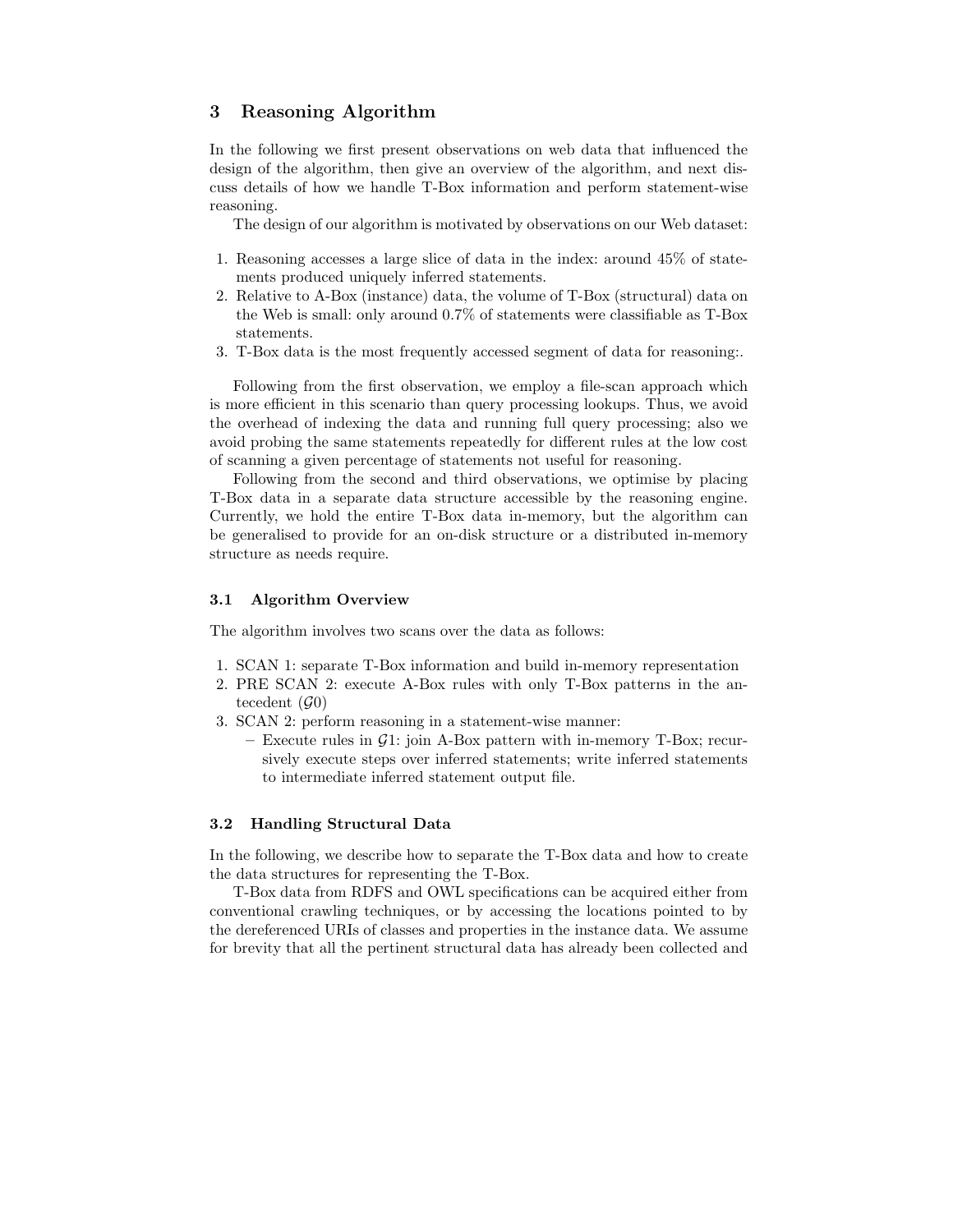exists in the input data. if T-Box data is sourced via different means we can build an in-memory representation directly, without requiring the first scan of the entire input data.

Firstly, we separate all possible T-Box statements from the main bulk of input data. We next apply authoritative analysis to the T-Box data and load the results into our in-memory representation. For the in-memory T-Box we employ two separate hashtables, one for classes and another for properties, with the concept identifiers as key and a Java representation of the class or property as value. The property and class objects are designed to contain all of the information required for reasoning on a membership assertion of that property or class: that is, concepts used in the antecedent of a rule are linked to the concepts appearing in the consequent of that rule with the link labelled according to that rule. During reasoning, the property/class identifier used in the membership assertion is sent to the corresponding hashtable and the returned value used for reasoning on that assertion. The in-memory T-Box will remain completely unchanged throughout the whole reasoning process.

#### 3.3 Initial Input Scan

Having loaded the structural data, the SAOR engine is now prepared for reasoning by statement-wise scan of the assertional data.

Directly from the T-Box we can execute Rule 00 which does not require any A-Box data to compute.

To compute the rules in  $\mathcal{G}_1$ , there are two distinct types of statements which require different handling, namely  $\texttt{rdf:type}$  statements and general nonrdf:type statements, reflected by the separation in the T-Box of class and property hashtables. The rdf:type statements are subject to class-based entailment reasoning (Rules 1-3  $\&$  10,12), and require joins with class descriptions in the T-Box. The non-rdf:type statements are subject to property-based entailments (Rules 4-9,11) and thus requires joins with T-Box property descriptions.

We assume disjointness between the statement categories: we do not allow any external extension of the core  $\texttt{rdf:type}$  semantics (non-standard use / nonauthoritative extension).

The reasoning scan process can be described as recursive depth-first reasoning whereby each unique statement produced is input immediately for reasoning. Statements produced thus far for the original input statement are kept in a set to provide uniqueness testing and avoid cycles; a uniquing function is maintained for a commmon subject group in the data, ensuring that statements are only produced once for that statement group. Once all of the statements produced by a rule have been themselves recursively analysed, the reasoner moves on to analysing the proceeding rule. The process continues until the input data has been exhausted.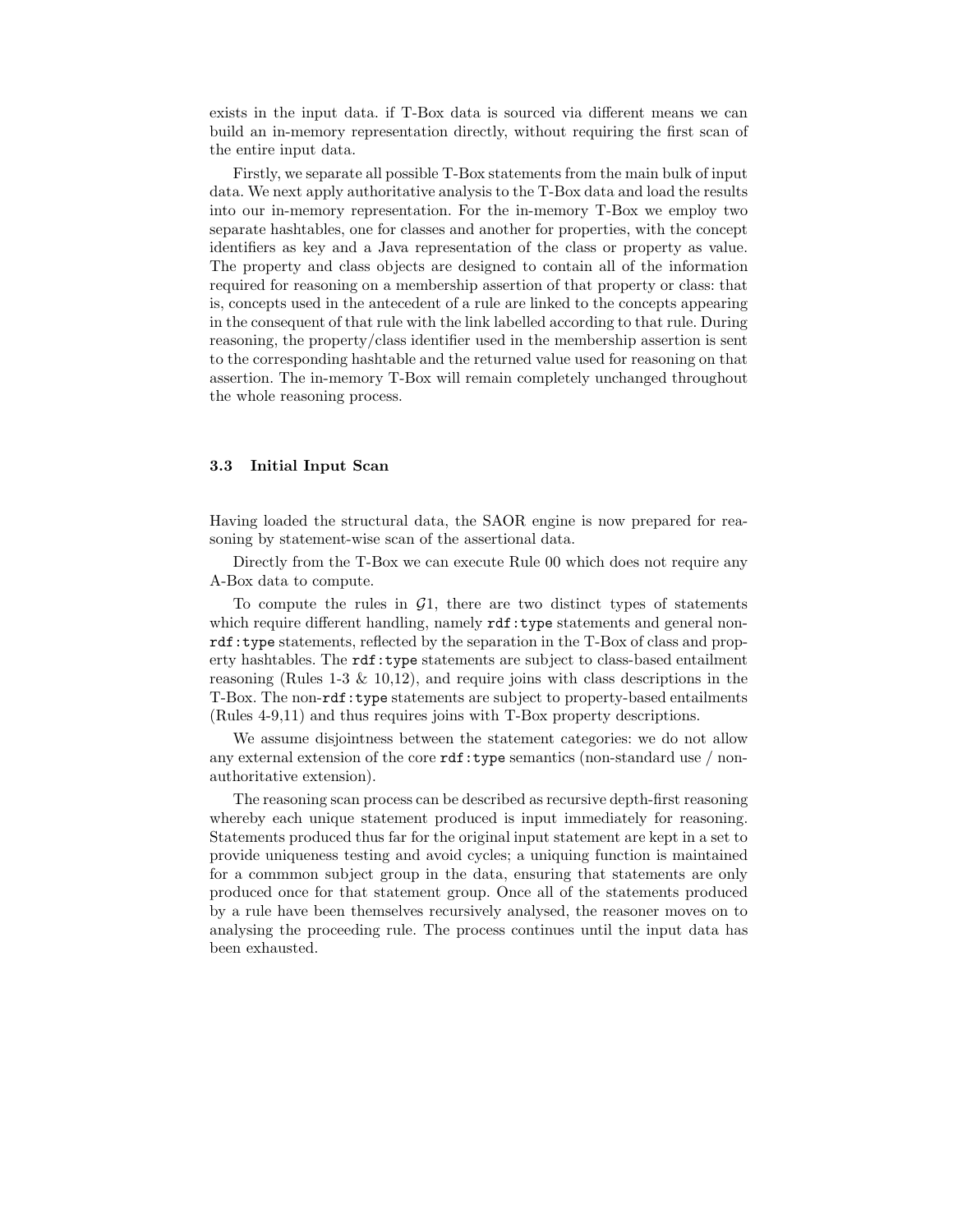## 4 Evaluation and Discussion

Briefly, in [5], we found that authoritative analysis significantly reduces the number of materialised statements – we took foaf:Person as an example and showed that authoritative reasoning produced 64.8x less statements than nonauthoritative.

We conducted reasoning on a recrawled dataset provided for the Billion Triple Challenge. We used MultiCrawler [4] to download the data, using a seed set of the de-referenced URIs from the original dataset and the original source URLS. The dataset is derived from 6.5M sources and contains 1.1 billion statements.

Separating, authoritatively analysing and loading the T-Box took 6.47 hours. Scan reasoning took 9.82 hours and produced 1.925 billion newly inferred statements. This dataset is available upon request to the authors. Performance is illustrated in Figure 1 and indicates near-linear scale. Slow-down in input rate is shown to correlate with increased output rate, and vice-versa: we can conclude that system performance is most greatly influenced by read/write disk operations for input/output statements.



Fig. 1: Performance of the inferencing algorithm.

# 5 Conclusion

We have presented SAOR: a reasoning methodology for performing reasoning over Web data based on loading the T-Box in-memory and scanning the rest of